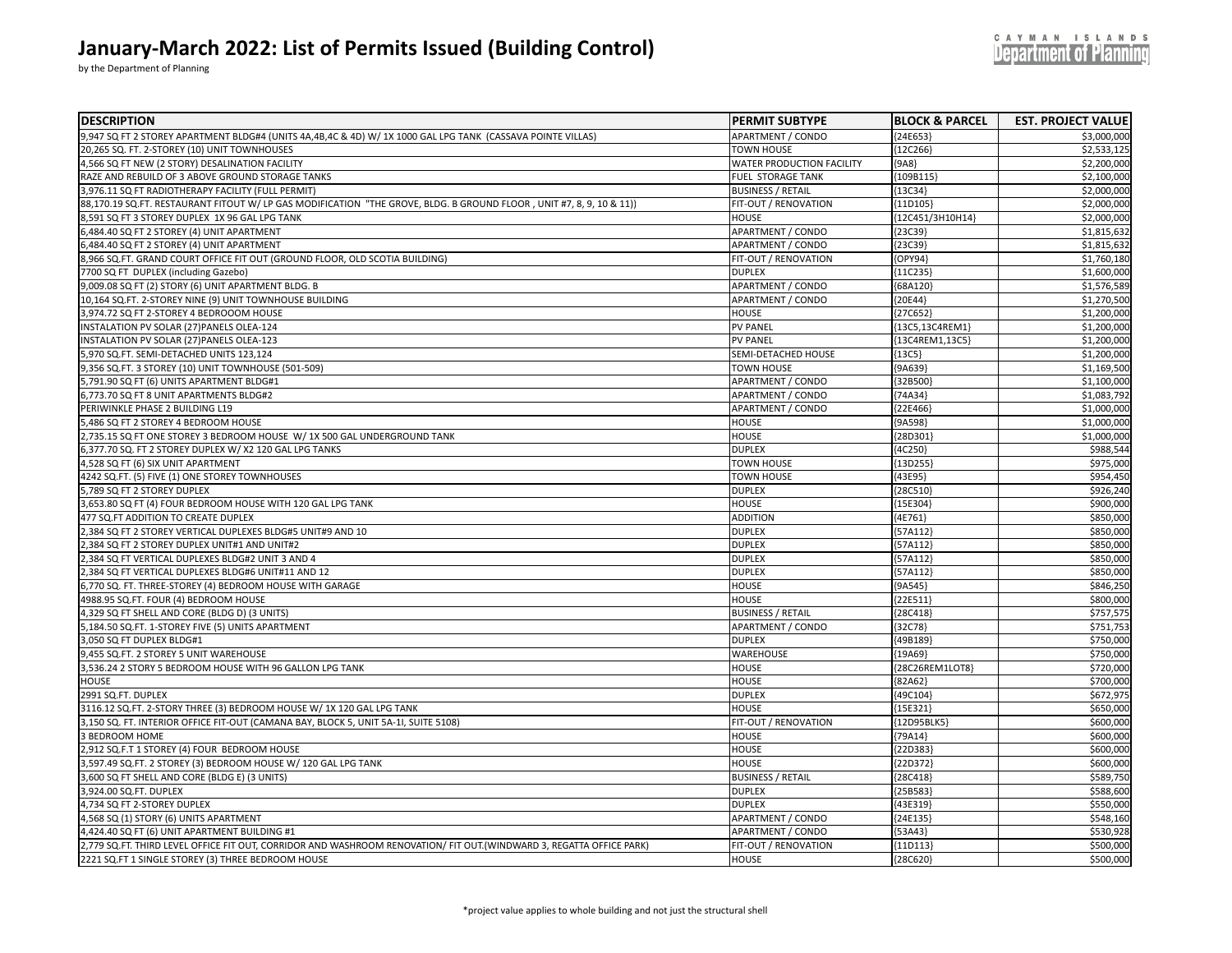by the Department of Planning

| PV SOLAR INSTALLATION (905) PANELS                                                                                       | <b>PV PANEL</b>            | ${14E675}$       | \$500,000 |
|--------------------------------------------------------------------------------------------------------------------------|----------------------------|------------------|-----------|
| 2,120 SQ. FT. - CHANGE OF USE - RETAIL TO RESTAURANT W/ LP GAS INSTALLATION MODIFICATION (CAMANA BAY, BLOCK 4B, UNIT 1A) | <b>RESTAURANT / BAR</b>    | {12D95BLK4}      | \$500,000 |
| 4,879 SQ FT. ATF - BUILDING WAREHOUSE #2A AND #2B FIT OUT (CAYMAN DISTRIBUTORS LTD.)                                     | WAREHOUSE                  | ${13E25}$        | \$500,000 |
| 3975 SQ. FT. PROPOSED TWO-STOREY FOUR BEDROOM HOUSE W/ 120 GAL LPG TANK                                                  | HOUSE                      | ${15E34H6}$      | \$496,875 |
| 3798 SQ. FT. PROPOSED TWO-STOREY FOUR BEDROOM HOUSE W/ 120 AL LPG TANK                                                   | <b>HOUSE</b>               | {15E34H3}        | \$474,750 |
| <b>SWIMMING POOL</b>                                                                                                     | POOL                       | {15E34H3}        | \$474,750 |
| 2329 SQ.FT. DUPLEX                                                                                                       | <b>DUPLEX</b>              | ${48C193}$       | \$465,800 |
| HOUSE                                                                                                                    | <b>HOUSE</b>               | {96C51}          | \$450,000 |
| 2 BEDROOM 2.5 BATHROOM W/ LOFT HOUSE & SINGLE GARAGE                                                                     | <b>HOUSE</b>               | ${104A39}$       | \$450,000 |
| 2,356 SQ.FT. (3) THREE BEDROOM HOUSE W/ 120 SQ FT SHED                                                                   | HOUSE                      | ${38E85}$        | \$445,000 |
| 2,151 SQ FT (3) APARTMENT UNITS                                                                                          | APARTMENT / CONDO          | ${1D522}$        | \$430,200 |
| 5,432 SQ.FT. 2-STOREY DUPLEX                                                                                             | <b>DUPLEX</b>              | ${59A231}$       | \$425,000 |
| 1,727.40 SQ. FT. FOUR UNIT APARTMENT W/ ATTACHED LAUNDRY ROOM                                                            | APARTMENT / CONDO          | ${13D220}$       | \$400,000 |
| 2,062 SQ.FT. OFFICE INTERIOR FIT-OUT (CAMANA BAY, BUILDING 3C, UNIT 1B)                                                  | <b>BUSINESS / RETAIL</b>   | {12D95BLK3}      | \$400,000 |
| 1,105 SQ FT 2 STOREY GUEST HOUSE                                                                                         | <b>GUEST HOUSE</b>         | {12C451/3H10H14} | \$400,000 |
| PITCAIRN SINGLE STORY HOME                                                                                               | <b>HOUSE</b>               | ${104A82}$       | \$400,000 |
| 455 SQ.FT. FIRE CISTERN & FIRE PUMP                                                                                      | <b>PUMP STATION</b>        | ${12E115}$       | \$400,000 |
| 499 SQ.FT. SEMI DETACHED HOUSE - UNIT B                                                                                  | SEMI-DETACHED HOUSE        | ${11C49}$        | \$400,000 |
| 1925 SQ.FT. THREE (3) BEDROOM HOUSE (LOT 1)                                                                              | <b>HOUSE</b>               | {28C35,28C29}    | \$385,000 |
| 2,730 SQ. FT. INTERIOR OFFICE FIT-OUT (GOVERNORS SQUARE, 2ND FLOOR, UNITS #4-211,4-212,4-213)                            | FIT-OUT / RENOVATION       | ${11D92}$        | \$375,000 |
| 1828 SQ.FT. THREE (3) BEDROOM HOUSE (LOT 29)                                                                             | <b>HOUSE</b>               | {28C29,28C35}    | \$370,000 |
| 2,414 SQ.FT. 4 UNIT APARTMENT (BLDG 2)                                                                                   | APARTMENT / CONDO          | ${28B23}$        | \$360,000 |
| 1800 SQ.FT. THREE (3) BEDROOM HOUSE                                                                                      | <b>HOUSE</b>               | {28C29,28C35}    | \$360,000 |
| 2,518 SQ FT 2 STOREY 5 BEDROOM HOUSE WITH 60 GAL LPG TANK                                                                | <b>HOUSE</b>               | ${38D103}$       | \$360,000 |
| 2874.64 SQ.FT. ADDITION TO HOUSE W/ 1X (96) GAL LPG TANK                                                                 | <b>ADDITION</b>            | ${38B464}$       | \$350,000 |
| 1,500 SQ.FT. GAS STATION INTERIOR FIT-OUT/RENOVATION WITH MINIMAL EXTERIOR RENOVATIONS (I.E. REBRANDING AND NEW PAINT    | FIT-OUT / RENOVATION       | ${5B147}$        | \$350,000 |
| 1220 SQ.FT TWO STOREY SHED WITH GYM                                                                                      | SHED                       | ${28C620}$       | \$350,000 |
| 1687.40 SQ.FT. THREE (3) BEDROOM HOUSE                                                                                   | <b>HOUSE</b>               | {49C107}         | \$340,000 |
| 2,343 SQ.FT. TWO (2) BEDROOM HOUSE                                                                                       | <b>HOUSE</b>               | ${66A105}$       | \$337,500 |
| 1,577 SQ.FT. THREE BEDROOM SINGLE STOREY HOUSE                                                                           | HOUSE                      | {28C29,28C35}    | \$316,000 |
| 2,426 SQ FT 2 STOREY 2 BEDROOM HOUSE W/ 120 GAL LPG TANK                                                                 | <b>HOUSE</b>               | ${49C80}$        | \$303,250 |
| 3, 626.17 SQ FT FIRE STATION ADDITION (BAY STATION & STORAGE ADDITION)                                                   | <b>ADDITION</b>            | ${20C78}$        | \$300,000 |
| 1,050 SQ FT 2-STORY GARAGE                                                                                               | GARAGE                     | {10A292}         | \$300,000 |
| 1650 SQ.FT. THREE (3) BEDROOM HOUSE (LOT45)                                                                              | <b>HOUSE</b>               | ${37E324}$       | \$300,000 |
| 1582.60 SQ.FT. 2-STOREY ONE BEDROOM ABOVE DOUBLE GARAGE W/ LPG GAS                                                       | <b>HOUSE</b>               | ${28D129}$       | \$300,000 |
| 1,929 SQ FT (3) THREE BEDROOM SINGLE STOREY HOUSE                                                                        | <b>HOUSE</b>               | ${71A143}$       | \$300,000 |
| 525 SF 2 STOREY CABANA                                                                                                   | PAVILION / GAZEBO / CABANA | ${5B162}$        | \$300,000 |
| 1,548 SQFT CARDIO CARE FACILITY FIT OUT (HSA - CARDIO CLINIC)                                                            | FIT-OUT / RENOVATION       | ${14E675}$       | \$290,000 |
| 1,883 SQ FT 3 BEDROOM SINGLE STOREY HOUSE                                                                                | HOUSE                      | ${55A230}$       | \$255,300 |
| 4,708.60 SQ.FT. TWO STOREY DUPLEX                                                                                        | <b>DUPLEX</b>              | ${32D220}$       | \$252,335 |
| 1618.30 (3) THREE BEDROOM SINGLE STOREY HOUSE                                                                            | <b>HOUSE</b>               | ${57E106}$       | \$250,836 |
| 1,944 SQ. FT.THREE (3) BEDROOMS HOUSE                                                                                    | <b>HOUSE</b>               | {38B301}         | \$250,000 |
| 1593.50 SQ FT (2) BEDROOM SINGLE STOREY HOUSE                                                                            | <b>HOUSE</b>               | ${55A205}$       | \$246,993 |
| 1,971 SQ.FT. CLUBHOUSE                                                                                                   | <b>TOWN HOUSE</b>          | ${9A639}$        | \$246,375 |
| 1,540 SQ FT 3 THREE BEDROOM HOUSE                                                                                        | <b>HOUSE</b>               | ${27D477}$       | \$240,000 |
| 2 BEDROOM HOME W/80 GAL LPG TANK                                                                                         | <b>HOUSE</b>               | {96E181}         | \$240,000 |
| 1,620 SQ.FT., 2 BEDROOM HOUSE WITH MULTIPURPOSE ROOM & LPG Gas                                                           | <b>HOUSE</b>               | ${96E453}$       | \$225,000 |
| 905.76 SQ. FT. ATF DETACHED (3) BEDROOM UNIT                                                                             | APARTMENT / CONDO          | ${25B301}$       | \$206,000 |
| 475KW (3) DIESEL GENERATOR                                                                                               | <b>BUSINESS / RETAIL</b>   | ${13C34}$        | \$200,000 |
| 1320 SQ.FT. TWO (2) BEDROOM HOUSE                                                                                        | <b>HOUSE</b>               | ${54D64}$        | \$198,000 |
| 1575 SQ. FT. 1-STOREY HOUSE                                                                                              | <b>HOUSE</b>               | ${102A271}$      | \$196,875 |
| 1,230.81 SQ FT ADDITION TO HOUSE (1089.65 SECOND FL + 141.16 COVERED PORCH)                                              | <b>HOUSE</b>               | ${28E128}$       | \$190,689 |
| 1,431 SQ.FT. THREE (3) BEDROOM HOUSE W/ LP GAS INSTALLATION 46 GAL (1) (SEE P20-0595)                                    | <b>HOUSE</b>               | ${37A143}$       | \$179,000 |
| 1646.34 SQ.FT. THREE (3) BEDROOM HOUSE                                                                                   | <b>HOUSE</b>               | ${75A150}$       | \$164,638 |
| 858.67 SQFT 2 BEDROOM HOUSE W/ 1X (96) GALLON LPG TANK                                                                   | <b>HOUSE</b>               | ${71A134}$       | \$160,000 |
|                                                                                                                          |                            |                  |           |

**Department of Planning**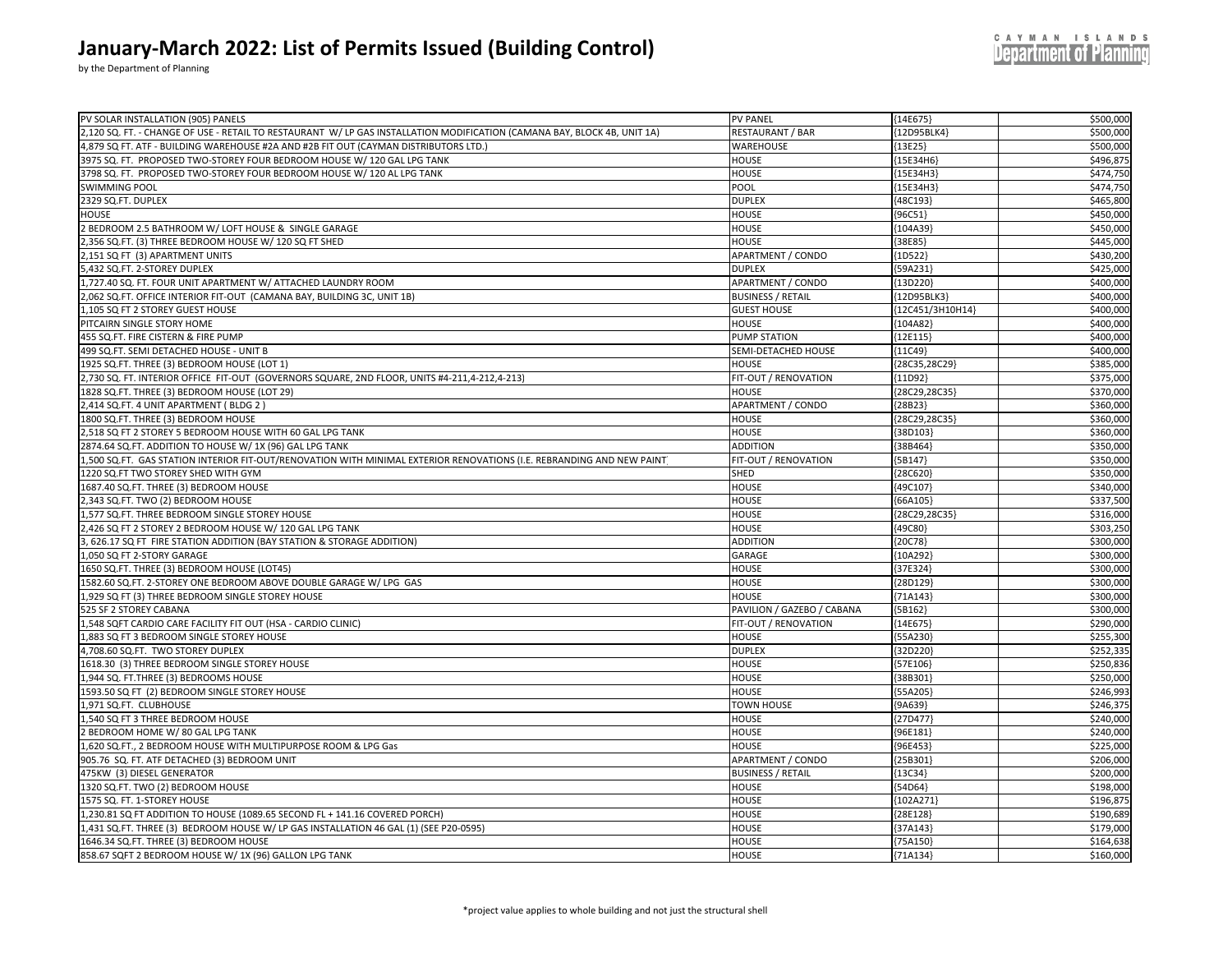by the Department of Planning

| 774.44 SQ.FT. ONE (1) BEDROOM HOUSE                                                                | <b>HOUSE</b>                   | {28C384}             | \$155,000              |
|----------------------------------------------------------------------------------------------------|--------------------------------|----------------------|------------------------|
| 1,200.00 SQ.FT. (3) THREE BEDROOM HOUSE                                                            | <b>HOUSE</b>                   | ${72C384}$           | \$154,180              |
| ,601.40 SQ.FT. OFFICE FIT-OUT (PICCADILLY CENTRE, 3RD FLOOR)                                       | FIT-OUT / RENOVATION           | ${14BH142}$          | \$150,000              |
| ,672.80 SQ.FT. OFFICE FIT-OUT (PICCADILLY CENTRE, GROUND FLOOR)                                    | FIT-OUT / RENOVATION           | ${14BH142}$          | \$150,000              |
| ,374 SQ.FT. OFFICE FITOUT (GOVERNOR'S SQUARE, BLOXK 4, UNIT 4-202 & 4-203)                         | FIT-OUT / RENOVATION           | ${11D92}$            | \$150,000              |
| 1846 SQ. FT. OFFICE FIT-OUT (HERON LANDING BUILDING B UNIT #15)                                    | FIT-OUT / RENOVATION           | ${64A169}$           | \$150,000              |
| ,404 SQFT 2 STORY DETACHED GARAGE W/ 188 SQ FT COVERED WALKWAY                                     | GARAGE                         | ${1D498}$            | \$150,000              |
| 885 SQFT VERANDAH EXTENSION                                                                        | HEALTH CARE FACILITY           | {13B227}             | \$150,000              |
| 725 SQ FT (2) TWO BEDROOM HOUSE W/ 46 GAL TANK                                                     | <b>HOUSE</b>                   | ${48C179}$           | \$150,000              |
| INSTALLATION PV SOLAR (276) PANELS                                                                 | <b>PV PANEL</b>                | ${14CJ182}$          | \$150,000              |
| 1,200.00 SQ.FT. THREE (3) BEDROOM HOUSE                                                            | <b>HOUSE</b>                   | ${4B790}$            | \$144.000              |
| 1,200 SQ.FT. THREE (3) BEDROOM HOUSE                                                               | <b>HOUSE</b>                   | ${4B783}$            | \$144,000              |
| ,200 SQ FT THREE (3) BEDROOM HOUSE                                                                 | <b>HOUSE</b>                   | {4B795}              | \$144,000              |
| ,200 SQ FT THREE (3) BEDROOM HOUSE                                                                 | <b>HOUSE</b>                   | {4B802}              | \$144,000              |
| ,200 SQ FT THREE (3) BEDROOM HOUSE                                                                 | <b>HOUSE</b>                   | {4B793}              | \$144,000              |
| ,200 SQ FT THREE (3) BEDROOM HOUSE                                                                 | <b>HOUSE</b>                   | {4B788}              | \$144,000              |
| ,200 SQ FT THREE (3) BEDROOM HOUSE                                                                 | <b>HOUSE</b>                   | {4B800}              | \$144,000              |
| ,181.00 SQ.FT. THREE (3) BEDROOM HOUSE                                                             | HOUSE                          | {4B787}              | \$141,740              |
| ,181.00 SQ.FT. THREE (3) BEDROOM HOUSE                                                             | <b>HOUSE</b>                   | {4B796}              | \$141,740              |
| ,181.00 SQ.FT. THREE (3) BEDROOM HOUSE                                                             | <b>HOUSE</b>                   | {4B794}              | \$141,720              |
| ,181 SQ.FT. THREE (3) BEDROOM HOUSE                                                                | <b>HOUSE</b>                   | {4B782}              | \$141,720              |
| ,181 SQ.FT. THREE (3) BEDROOM HOUSE                                                                | <b>HOUSE</b>                   | {4B803}              | \$141,720              |
| 1,181.00 SQ.FT. (3) BEDROOM HOUSE                                                                  | <b>HOUSE</b>                   | ${4B789}$            | \$141,720              |
| 541 SQ.FT. SEMI DETACHED HOUSE - UNIT A                                                            | SEMI-DETACHED HOUSE            |                      | \$141,000              |
| 900 SQ FT (2) TWO BEDROOM HOUSE                                                                    | <b>HOUSE</b>                   | ${11C48}$<br>{56C78} | \$135,000              |
|                                                                                                    |                                |                      |                        |
| ,090 SQ.FT. (2) BEDROOM HOUSE                                                                      | <b>HOUSE</b>                   | ${4B786}$            | \$130,800              |
| ,090 SQ FT TWO (2) BEDROOM HOUSE                                                                   | <b>HOUSE</b>                   | {4B791}              | \$130,800              |
| ,090.00 SQ.FT. (2) BEDROOM HOUSE                                                                   | <b>HOUSE</b>                   | ${4B798}$            | \$130,800              |
| ,050.00 SQ.FT. TWO (2) BEDROOM HOUSE                                                               | <b>HOUSE</b>                   | {4B797}              | \$126,000              |
| ,050.00 SQ.FT. TWO (2) BEDROOM HOUSE                                                               | HOUSE                          | {4B801}              | \$126,000              |
| ,050.00 SQ.FT. (2) BEDROOM HOUSE                                                                   | <b>HOUSE</b>                   | ${4B792}$            | \$126,000<br>\$125,000 |
| 614 SQ. FT. HOUSE ADDITION                                                                         | <b>ADDITION</b>                | ${24D118}$           |                        |
| SWIMMING POOL FOR UNIT#A                                                                           | POOL                           | ${6D69, 6D25}$       | \$125,000              |
| <b>GARAGE / APARTMENT</b>                                                                          | <b>HOUSE</b>                   | {96C51}              | \$120,000              |
| PROPOSED SWIMMING POOL                                                                             | POOL                           | ${9A639}$            | \$120,000              |
| INSTALLATION PV SOLAR (204) PANELS                                                                 | <b>PV PANEL</b>                | ${22E445}$           | \$120,000              |
| 882 SQ.FT. ONE BEDROOM HOUSE                                                                       | <b>HOUSE</b>                   | ${9A830}$            | \$110,250              |
| 531 SQ.FT. HOUSE ADDITION                                                                          | <b>ADDITION</b><br><b>DOCK</b> | ${38C185}$           | \$110,000              |
| RESIDENTIAL BOAT DOCK                                                                              |                                | {12C451/3H10H14}     | \$100,000              |
| 1,486 SQ FT HAIR SALON FITOUT (HARBOUR WALK, UNIT R105)                                            | FIT-OUT / RENOVATION           | ${22E445}$           | \$100,000              |
| 2 CAR GARAGE                                                                                       | GARAGE                         | ${79A14}$            | \$100,000              |
| 542 SQ FT ATF 2 BEDROOM HOUSE                                                                      | <b>HOUSE</b>                   | ${4D412}$            | \$100,000              |
| KAILANI MAIN POOL                                                                                  | POOL                           | ${13E175}$           | \$100,000              |
| PROPOSED SWIMMING POOL WITH HOT TUB                                                                | POOL                           | ${78A23}$            | \$100,000              |
| <b>SWIMMING POOL</b>                                                                               | POOL                           | {24E653              | \$100,000              |
| <b>SWIMMING POOL</b>                                                                               | POOL                           | {32B500}             | \$100,000              |
| <b>SWIMMING POOL</b>                                                                               | POOL                           | {12C451/3H10H14}     | \$100,000              |
| INSTALLATION OF 38-370W PV MODULE, 1 - 10 KW STRING INVERTER, 2 TESLA POWER WALLS, 1 TESLA GATEWAY | <b>PV PANEL</b>                | ${17A281}$           | \$100,000              |
| 604.44 SQ FT STUDIO HOUSE W / 96 GAL LPG TANK                                                      | HOUSE                          | ${28E101}$           | \$90,000               |
| 1 BEDROOM HOME                                                                                     | <b>HOUSE</b>                   | {96E230}             | \$80,000               |
| <b>SWIMMING POOL</b>                                                                               | POOL                           | ${33E144}$           | \$80,000               |
| SWIMMING POOL AND 70 SQ FT POOL PUMP HOUSE                                                         | POOL                           | ${56B96}$            | \$75,000               |
| <b>SWIMMING POOL</b>                                                                               | POOL                           | ${27C652}$           | \$75,000               |
| SWIMMING POOL FOR UNIT #B                                                                          | POOL                           | ${6D25,6D69}$        | \$75,000               |
| PV SOLAR INSTALLATION (36 PANELS)-390W WITH 400W POWER OPTIMIZERS AND 10KW STRING INVERTER         | <b>PV PANEL</b>                | ${14D403}$           | \$75,000               |

**Department of Planning**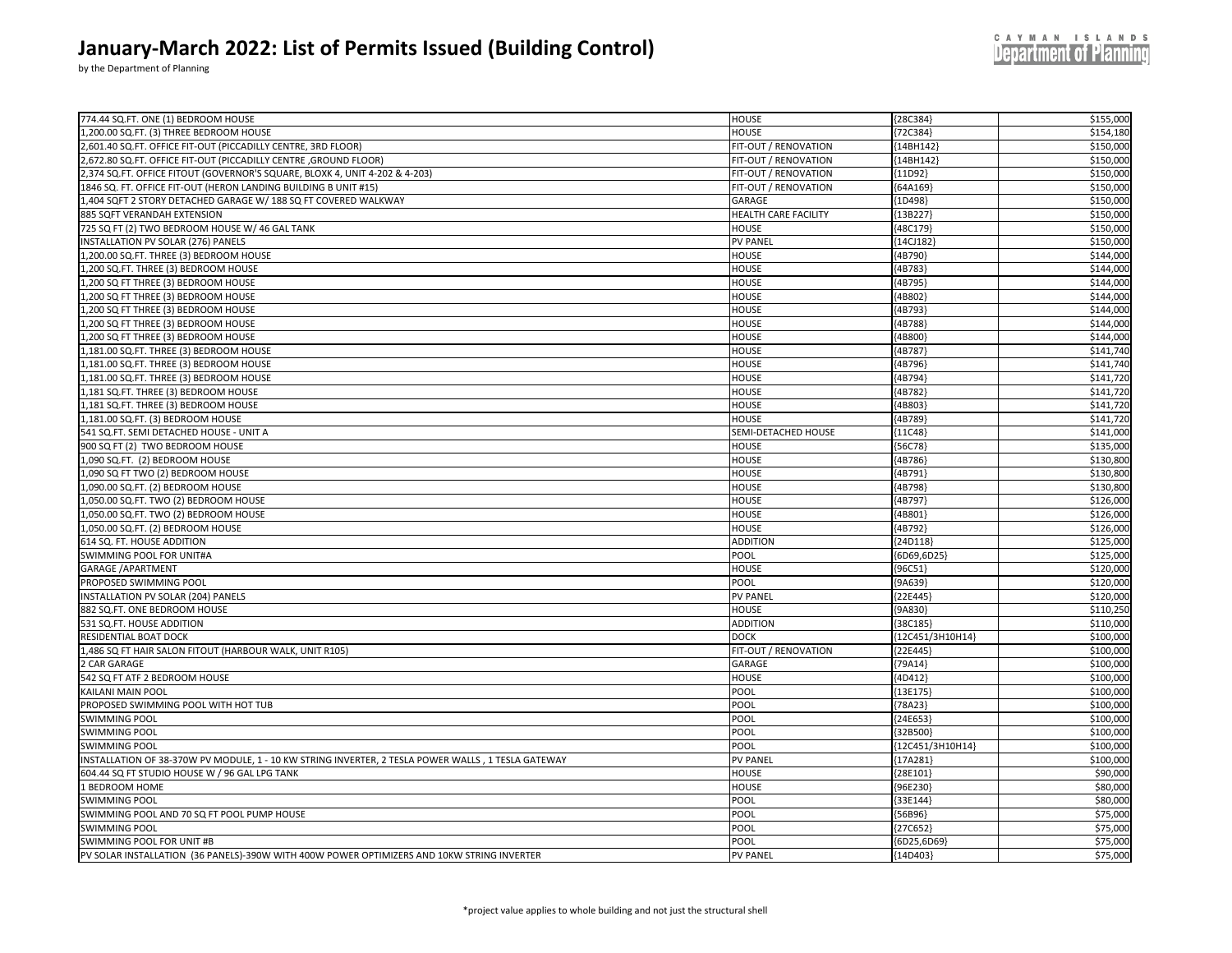|  |  |  | CAYMAN ISLANDS                |  |  |  |
|--|--|--|-------------------------------|--|--|--|
|  |  |  | <b>Department of Planning</b> |  |  |  |

| INSTALLATION PV SOLAR AND ESS (72 PANELS)                                                                                | <b>PV PANEL</b>                | ${21C112}$           | \$70,000 |
|--------------------------------------------------------------------------------------------------------------------------|--------------------------------|----------------------|----------|
| 700 SQ FT POOL HOUSE                                                                                                     | APARTMENT / CONDO              | ${32B500}$           | \$65,000 |
| <b>SWIMMING POOL</b>                                                                                                     | POOL                           | ${11C162}$           | \$65,000 |
| SWIMMING POOL                                                                                                            | POOL                           | ${4E694}$            | \$65,000 |
| 2689 SQ.FT. 2-STORY THREE (3) BEDROOM HOUSE W/ 120 GAL LPG TANK                                                          | <b>HOUSE</b>                   | ${27B103}$           | \$60,000 |
| SWIMMING POOL FOR DUPLEX#2                                                                                               | POOL                           | ${9A829}$            | \$60,000 |
| SWIMMING POOL FOR DUPLEX 1                                                                                               | POOL                           | ${9A829}$            | \$60,000 |
| <b>SWIMMING POOL</b>                                                                                                     | POOL                           | ${12C40}$            | \$60,000 |
| SWIMMING POOL                                                                                                            | POOL                           | ${57A112}$           | \$60,000 |
| SWIMMING POOL                                                                                                            | POOL                           | ${22D243H66}$        | \$60,000 |
| <b>SWIMMING POOL</b>                                                                                                     | POOL                           | ${15E34H6}$          | \$60,000 |
| SWIMMING POOL                                                                                                            | POOL                           | ${9A545}$            | \$60,000 |
| SWIMMING POOL                                                                                                            | POOL                           | {28D301              | \$60,000 |
| INSTALLATION OF 36-390W PV MODULE WITH 400W POWER OPTIMIZER, 1-20KW STRING INVERTER, 2 TESLA POWERWALLS & 1 - T. GATEWAY | <b>PV PANEL</b>                | ${9A388}$            | \$60,000 |
| 466 SQ. FT. CABANA WITH POOL PUMP RM AND STORAGE                                                                         | <b>HOUSE</b>                   | ${9A545}$            | \$58,250 |
| <b>SWIMMING POOL</b>                                                                                                     | POOL                           | ${28C510}$           | \$55,000 |
| 1,101 SQ FT 2 STOREY POOL HOUSE WITH POOL                                                                                | <b>ANCILLARY STRUCTURE</b>     | ${20E289}$           | \$50,000 |
| 1,076 SQ.FT THERAPY CLINIC (CHANGE OF USE FROM NAIL SALON TO SPEECH THERAPY, CANNON PLACE 2ND FLOOR UNIT 229)            | <b>CLINIC - OUTPATIENT</b>     | {20B342H47}          | \$50,000 |
| L,360 SQ.FT. RETAIL WINE STORE FIT OUT (MONACO TOWERS, UNIT C )                                                          | FIT-OUT / RENOVATION           | {OPY159}             | \$50,000 |
| 75 SF OF INTERIOR FIT OUT UNDER EXISTING FOOTPRINT TO ADD TWO CLEAN ROOMS (CTMH-DR.HOSPITAL, BLDG 16A)                   | FIT-OUT / RENOVATION           | {14E249REM1}         | \$50,000 |
| 2,616 SQ.FT. OFFICE FIT OUT (CRICKET SQUARE, SIX BLDG. 2ND FLOOR)                                                        | FIT-OUT / RENOVATION           | ${14CJ189}$          | \$50,000 |
| <b>SWIMMING POOL</b>                                                                                                     | POOL                           | {32C466H2}           | \$50,000 |
| SWIMMING POOL UNIT#1                                                                                                     | POOL                           | ${25B583}$           | \$50,000 |
| SWIMMING POOL UNIT#2                                                                                                     | POOL                           | ${25B583}$           | \$50,000 |
| <b>SWIMMING POOL</b>                                                                                                     | POOL                           | ${9A598}$            | \$50,000 |
| SWIMMING POOL                                                                                                            | POOL                           | ${22D372}$           | \$50,000 |
| <b>SWIMMING POOL</b>                                                                                                     | POOL                           | ${82A62}$            | \$50,000 |
| <b>SWIMMING POOL</b>                                                                                                     | POOL                           | {20D455,20D454,20D45 | \$50,000 |
| (ATF) 864 SQ. FT. TWO BEDROOM HOUSE                                                                                      | HOUSE                          | ${14C78}$            | \$40,000 |
| NSTALLATION OF NEW 38KW PROPANE GENERATOR WITH (2) 120 GALLON LPG TANKS.                                                 | <b>HOUSE</b>                   | ${12C223}$           | \$40,000 |
| SWIMMING POOL WITH LPG HEATING                                                                                           | POOL                           | ${5C435}$            | \$40,000 |
| PV SOLAR INSTALLATION (31 PANELS)                                                                                        | <b>PV PANEL</b>                | ${5C349}$            | \$31,000 |
| 237 SQ FT ADDITION AND ROOF DECK                                                                                         | <b>HOUSE</b>                   | ${1C225}$            | \$30,000 |
| 3252.94 SQ FT EXISITNG OFFICE (ENCLOSURE OF CARPORT,REAR PATIO WITH INTERNAL FLOOR CHANGES)                              | OFFICE -PROFESSIONAL / SERVICE | ${14E243}$           | \$30,000 |
| HIDDEN POOL & HOT PLUNGE POOL (X2 POOLS)                                                                                 | POOL                           | {12C444,12C443}      | \$30,000 |
| OLEA-SEMI-DETACHED 124 POOL                                                                                              | POOL                           | ${13C5}$             | \$30,000 |
| SWIMMING POOL UNIT#2                                                                                                     | POOL                           | ${4C250}$            | \$30,000 |
| PV SOLAR INSTALLATION (36 MODULES) UNIT#2                                                                                | PV PANEL                       | ${11C330}$           | \$30,00  |
| 456 SQ FT STORAGE SHED                                                                                                   | SHED                           | ${27D461}$           | \$30,000 |
| 208 S FT TRELLIS                                                                                                         | TRELLIS                        | {20E289}             | \$30,000 |
| INSTALLATION PV SOLAR (20) PANELS AND 1 BATTERY                                                                          | <b>PV PANEL</b>                | ${17A34}$            | \$29,000 |
| <b>SWIMMING POOL</b>                                                                                                     | POOL                           | {22D383              | \$27,000 |
| 676 SQ FT GAZEBO W / 2X 57 GAL LPG TANKS                                                                                 | ANCILLARY STRUCTURE            | ${56B96}$            | \$25,000 |
| SWIMMING POOL                                                                                                            | POOL                           | ${25C198}$           | \$25,000 |
| SWIMMING POOL                                                                                                            | POOL                           | ${53A43}$            | \$25,000 |
| PV SYSTEM 5KW WITH 1 TESLA POWERWALL (MAIN PERMIT B19-0562)                                                              | PV PANEL                       | ${12C520}$           | \$25,000 |
| ADDITION OF 2 NO. SECONDARY MEANS OF EGRESS STAIRS TO EXISTING BUILDINGS                                                 | SCHOOL - HIGH                  | ${15B390}$           | \$25,000 |
| ADDITION OF SECONDARY MEANS OF EGRESS STAIRS TO EXISTING BUILDING #22                                                    | SCHOOL - HIGH                  | ${15B390}$           | \$25,000 |
| PV SOLAR INSTALLATION (40 PANELS)                                                                                        | <b>PV PANEL</b>                | ${22E365}$           | \$24,000 |
| NSTALLATION PV SOLAR (34) PANELS                                                                                         | <b>PV PANEL</b>                | ${5C314}$            | \$22,000 |
| 320 SQ FT CABANA                                                                                                         | PAVILION / GAZEBO / CABANA     | ${9A598}$            | \$20,000 |
| INSTALLATION ROOFTOP PV SOLAR (32) PANELS                                                                                | <b>PV PANEL</b>                | ${22E390}$           | \$20,00  |
| PV SOLAR INSTALLATION (20 MODULES)                                                                                       | PV PANEL                       | ${38B304}$           | \$20,000 |
| PV SOLAR INSTALLATION - 20 MODULES                                                                                       | <b>PV PANEL</b>                | ${22E465}$           | \$20,000 |
| INSTALLATION PV SOLAR (22) PANELS UNIT#9 BLDG#2                                                                          | <b>PV PANEL</b>                | ${15C343}$           | \$20,000 |
|                                                                                                                          |                                |                      |          |